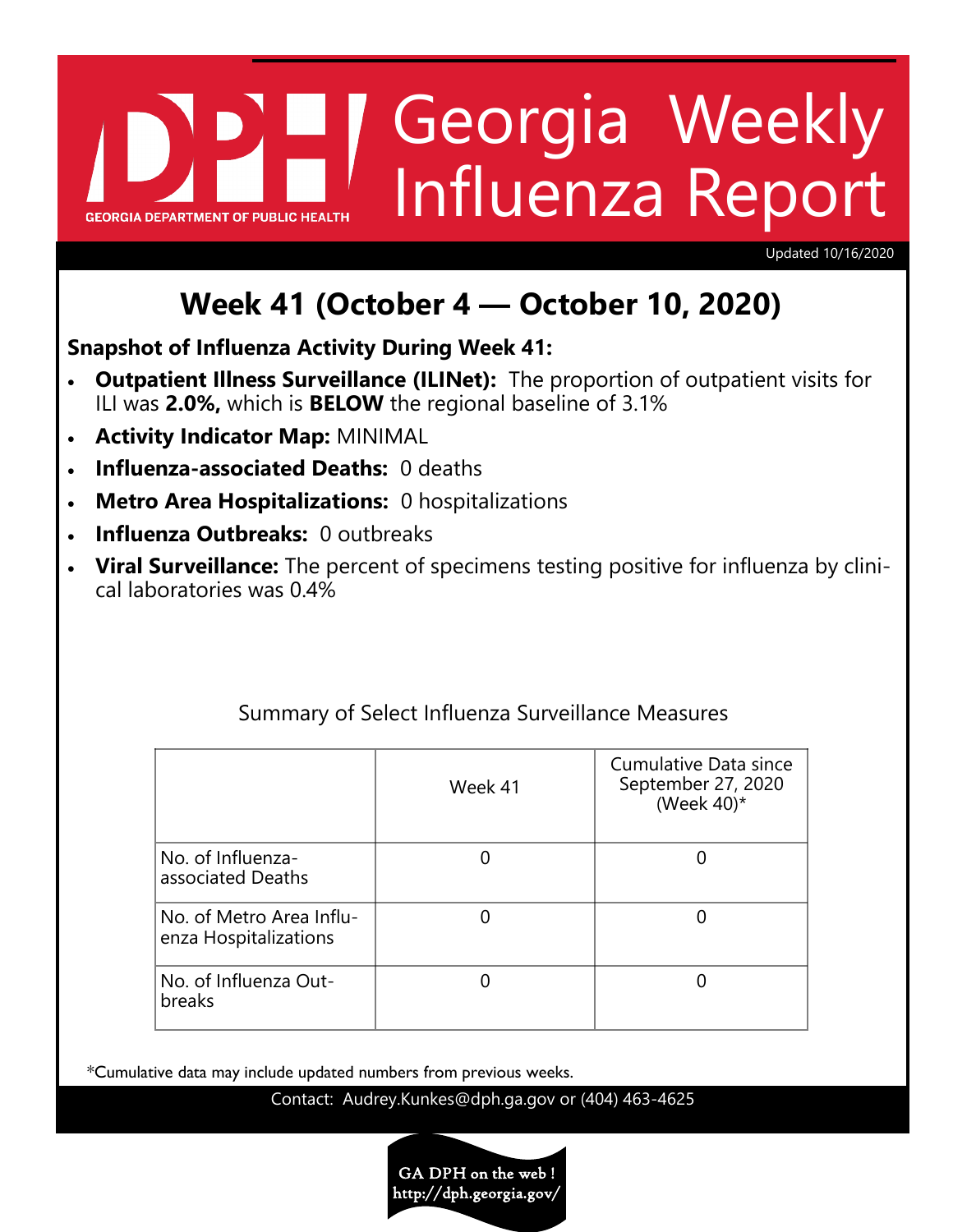## **Outpatient Illness Surveillance**

In Georgia during week 41, 2.0% of patient visits reported through the U.S. Outpatient Influenza-like Illness Surveillance Network (ILINet) were due to influenza-like illness (ILI). The percentage is below the regional baseline of 3.1%. (ILI is defined as fever (temperature of 100ºF [37.8ºC] or greater) and cough and/or sore throat.)

A total of 94 sentinel providers reported data for week 41.

The regional baseline is formulated by averaging ILI percentage during weeks of endemic activity determined by laboratory results for influenza. HHS Region 4 (AL, FL, GA, KY, MS, NC, SC, and TN) (Baseline: 3.1%).

Note: When drawing conclusions from the data please keep in mind that the influenza-like illness syndrome may be picking up COVID-19 illness.

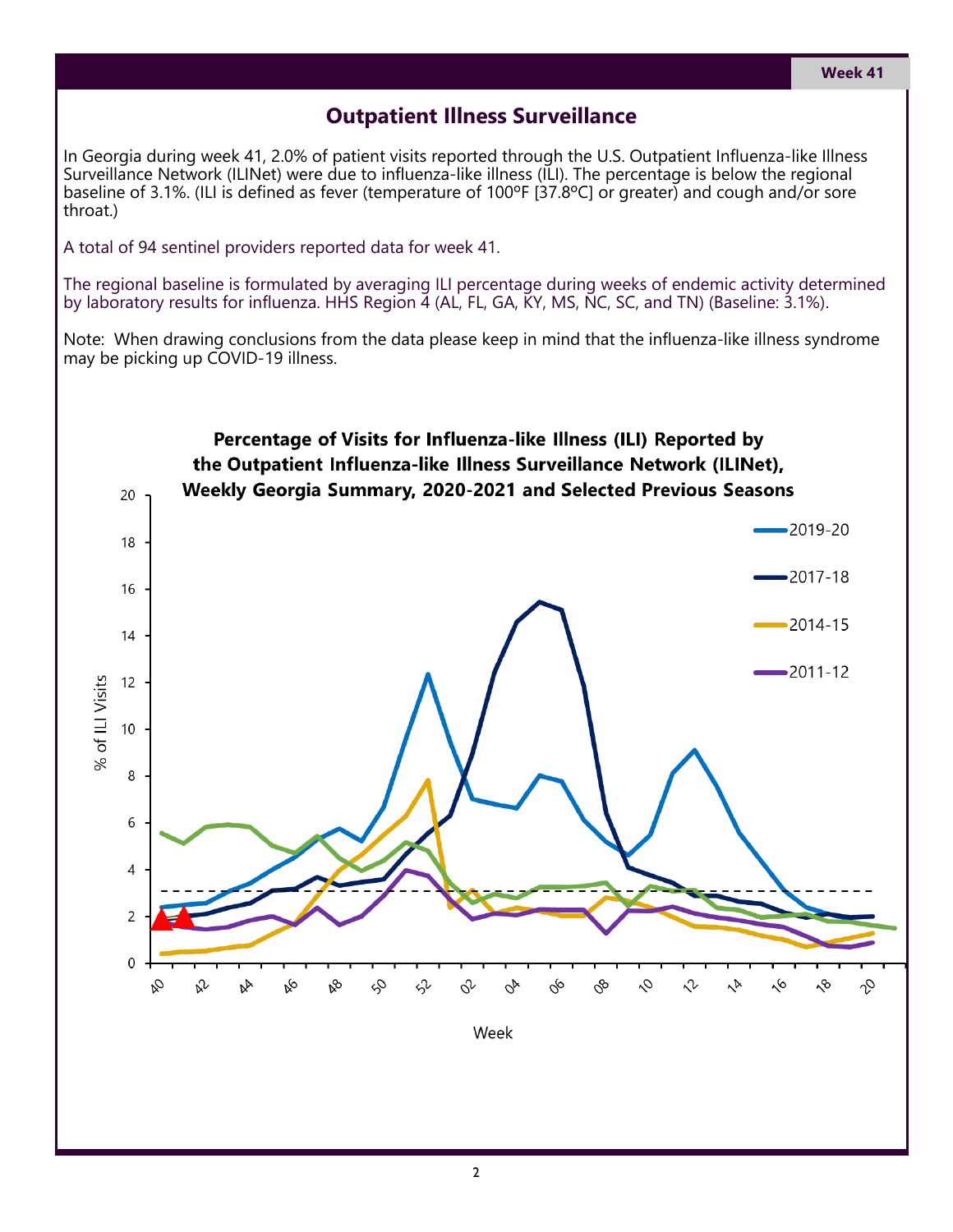

**Summary of ILI, by Age, Reported to ILINet, Weekly Georgia, 2020-2021 Influenza** 

| Age Group in Years | No. of ILI Visits (Week 41) | Cumulative Data since Sep-<br>tember 27, 2020 (Week 40) |
|--------------------|-----------------------------|---------------------------------------------------------|
| $0 - 4$            | 203                         | 382                                                     |
| $5 - 24$           | 292                         | 595                                                     |
| $25 - 49$          | 458                         | 847                                                     |
| $50 - 64$          | 215                         | 383                                                     |
| $65+$              | 136                         | 268                                                     |
| Total              | 1,304                       | 2,475                                                   |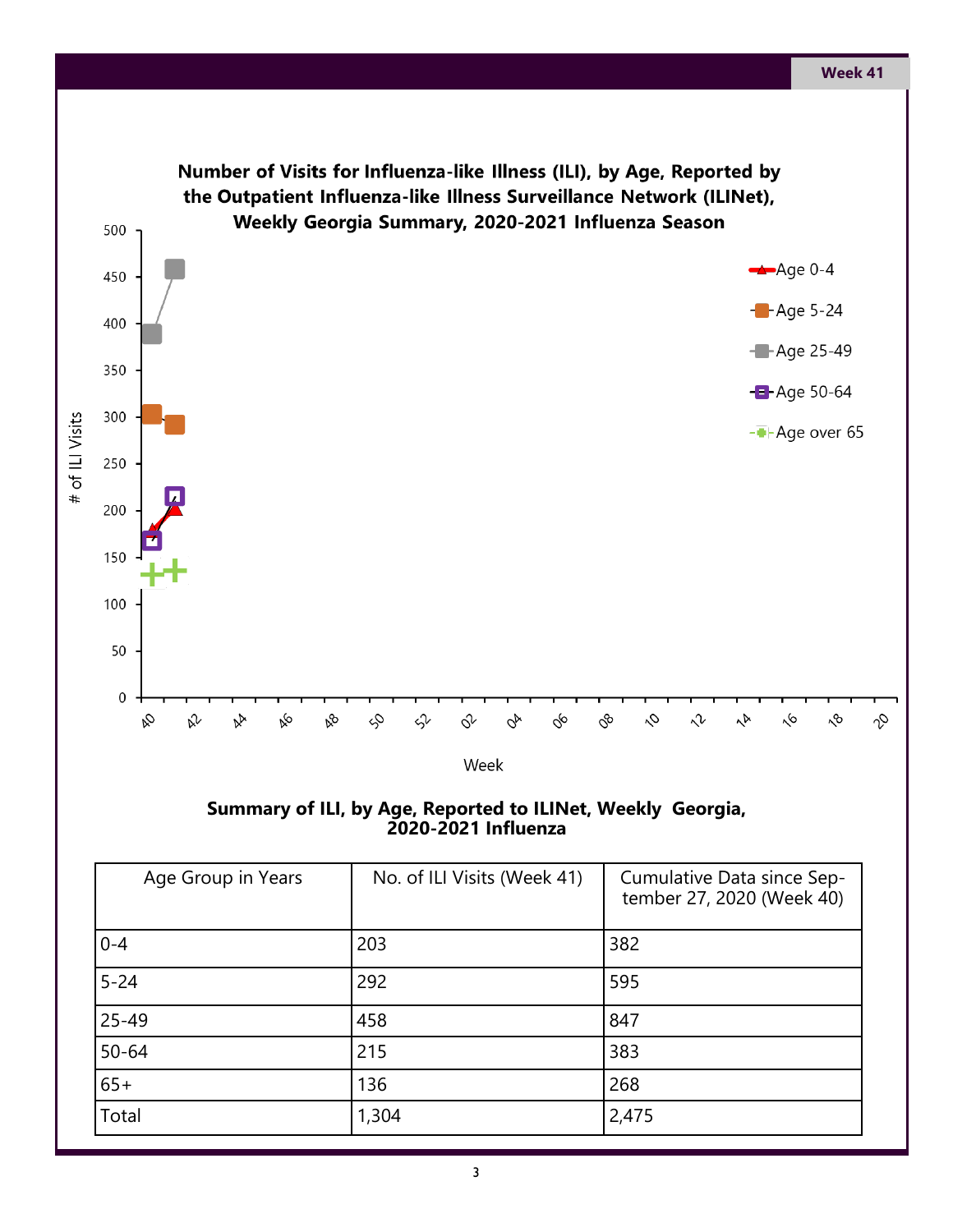#### **ILI Activity Indicator**

ILI Activity Levels measure ILI activity each week. Activity levels are based on the percent of outpatient visits in Georgia due to ILI compared to the 3 year average of ILI visits during weeks with little or no influenza virus circulation.

During week 41, the activity level in Georgia was **MINIMAL = 1**

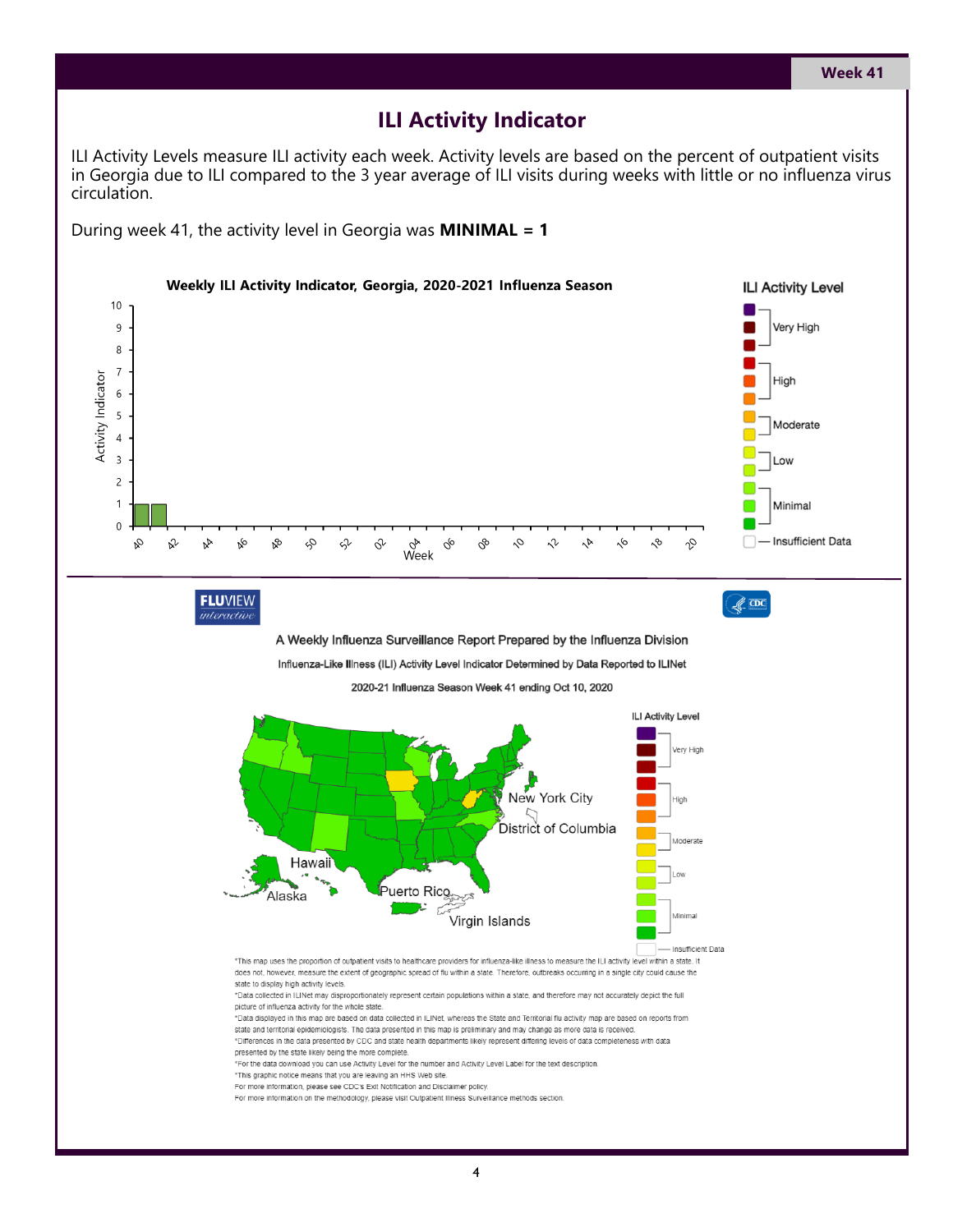### **Influenza-Associated Mortality**

Influenza-associated deaths (in all ages) are reportable by law in the state of Georgia. To be confirmed as a as influenza-associated death, the person must have a clinically compatible illness, a positive influenza test, no documented recovery between the illness and death.

There were 0 influenza-associated death confirmed for week 41 in Georgia.

A total of 0 influenza-associated deaths have been confirmed for the 2020-2021 season.



Number of Laboratory Confirmed Influenza Deaths by Week of Death: Georgia Summary, 2020-2021 Influenza Season

Week

#### **Summary of Influenza-associated Deaths, by Age, Georgia, 2020-2021 Influenza Season**

| Age Group in Years | No. of Flu Deaths (Data Cumulative since |
|--------------------|------------------------------------------|
| $0 - 4$            |                                          |
| $5 - 17$           |                                          |
| $18 - 49$          | O                                        |
| $50 - 64$          | U                                        |
| $65+$              |                                          |
| Total              |                                          |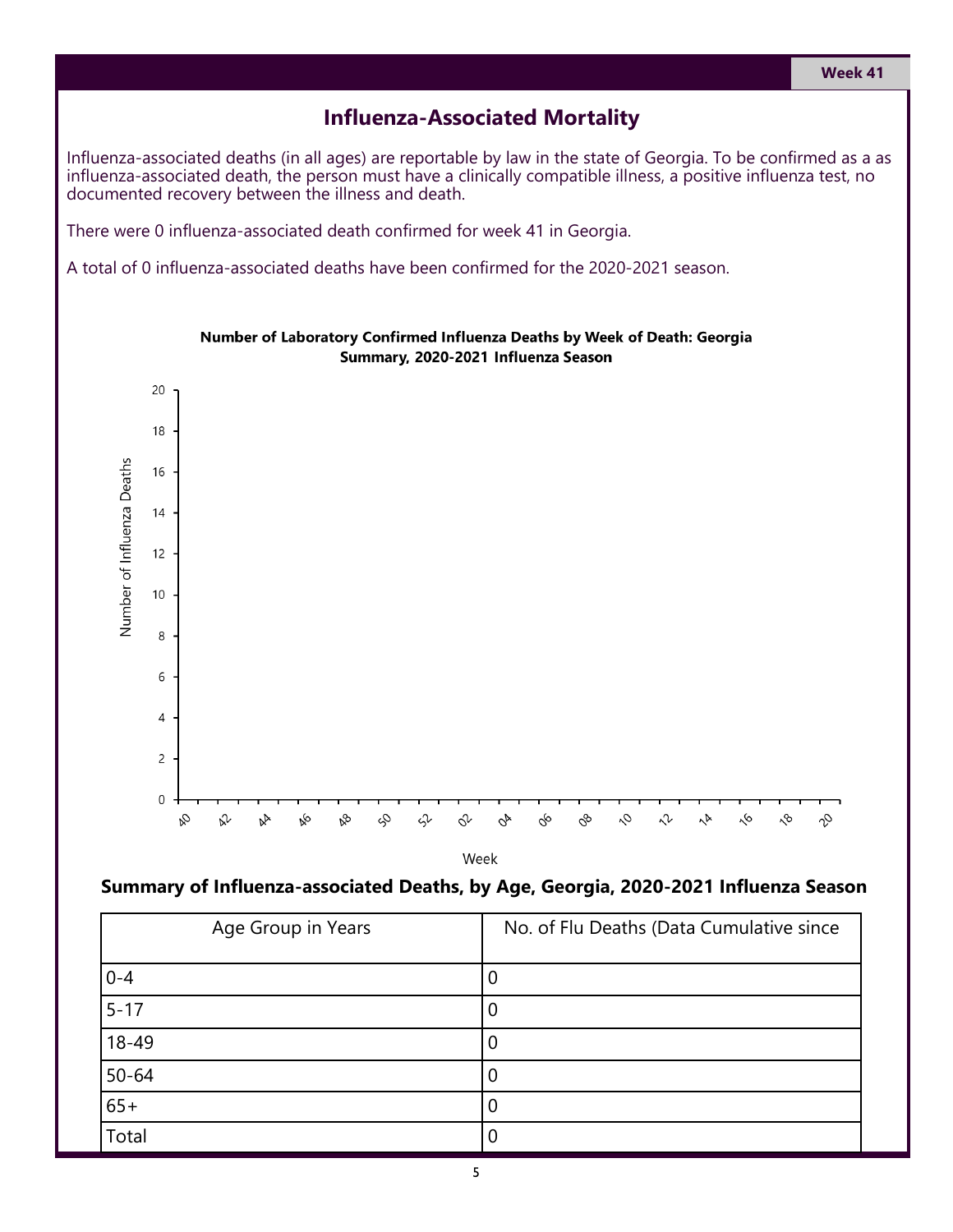#### **Week 41**

#### **Influenza-Associated Hospitalizations**

The Influenza Hospitalization Surveillance Network (FluSurv-Net) reports laboratory confirmed influenza hospitalizations in the eight county metro Atlanta area (Fulton, DeKalb, Clayton, Cobb, Douglas, Gwinnett, Rockdale, and Newton) for the 2020-2021 influenza season.

There was 0 laboratory confirmed influenza hospitalizations confirmed for week 41.

A total of 0 laboratory confirmed influenza hospitalizations have been reported for the 2020-2021 season.



#### **Summary of Influenza Hospitalizations, by Age, Georgia, 2020-2021 Influenza Season**

| Age Group in Years | No. of Flu Hospitalization<br>(Cumulative Data since | Hospitalization Rate (per<br>100,000 population) |
|--------------------|------------------------------------------------------|--------------------------------------------------|
| $0 - 4$            |                                                      |                                                  |
| $5 - 17$           | 0                                                    |                                                  |
| 18-49              | 0                                                    |                                                  |
| $50 - 64$          | 0                                                    |                                                  |
| $65+$              | 0                                                    |                                                  |
| Total              | 0                                                    |                                                  |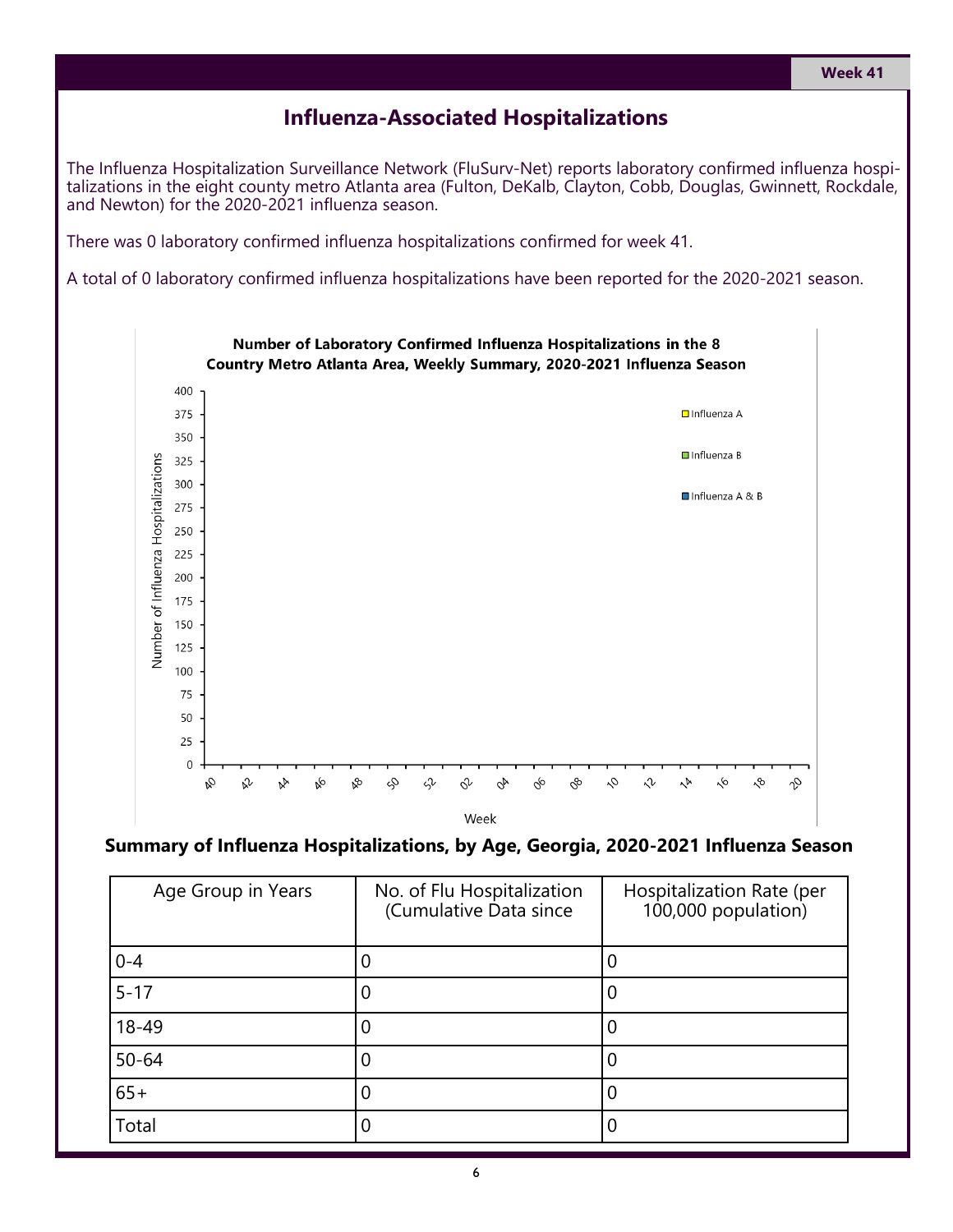## **Influenza Outbreaks**

Influenza outbreaks are reportable by law in the state of Georgia.

0 influenza outbreaks were reported for week 41.

A total of 0 laboratory confirmed influenza outbreaks have been reported in Georgia for the 2020-2021 season.

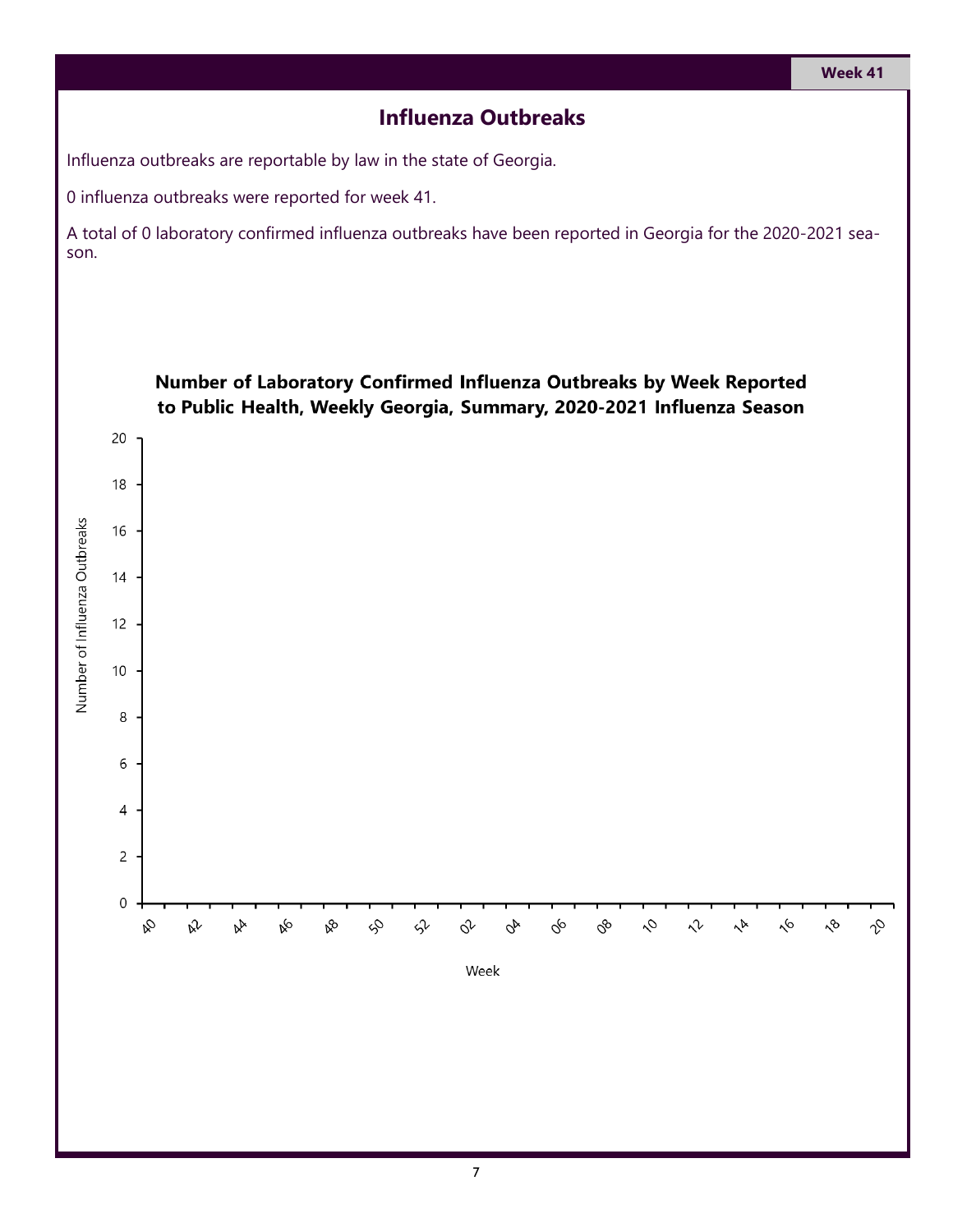#### **Virologic Surveillance**

The National Respiratory and Enteric Virus Surveillance System (NREVSS) and World Health Organization (WHO) collaborating laboratories (a combination of clinical and public health laboratories) report the total number of respiratory specimens tested for influenza and the number of positive for influenza, by virus type. Public Health Laboratories provide data about influenza virus subtypes and lineages (next page).

During week 41, clinical laboratories in Georgia reported testing 567 specimens, of which 0.4% were positive for influenza.



#### **Summary of Influenza Tests from Clinical Laboratories, Georgia, 2020-2021 Influenza Season**

|                           | Week 41 | <b>Cumulative Data Since</b><br>Week 40 |
|---------------------------|---------|-----------------------------------------|
| No. of specimens tested   | 567     | 1,076                                   |
| No. of positive specimens |         |                                         |
| Influenza A               |         |                                         |
| Influenza B               |         |                                         |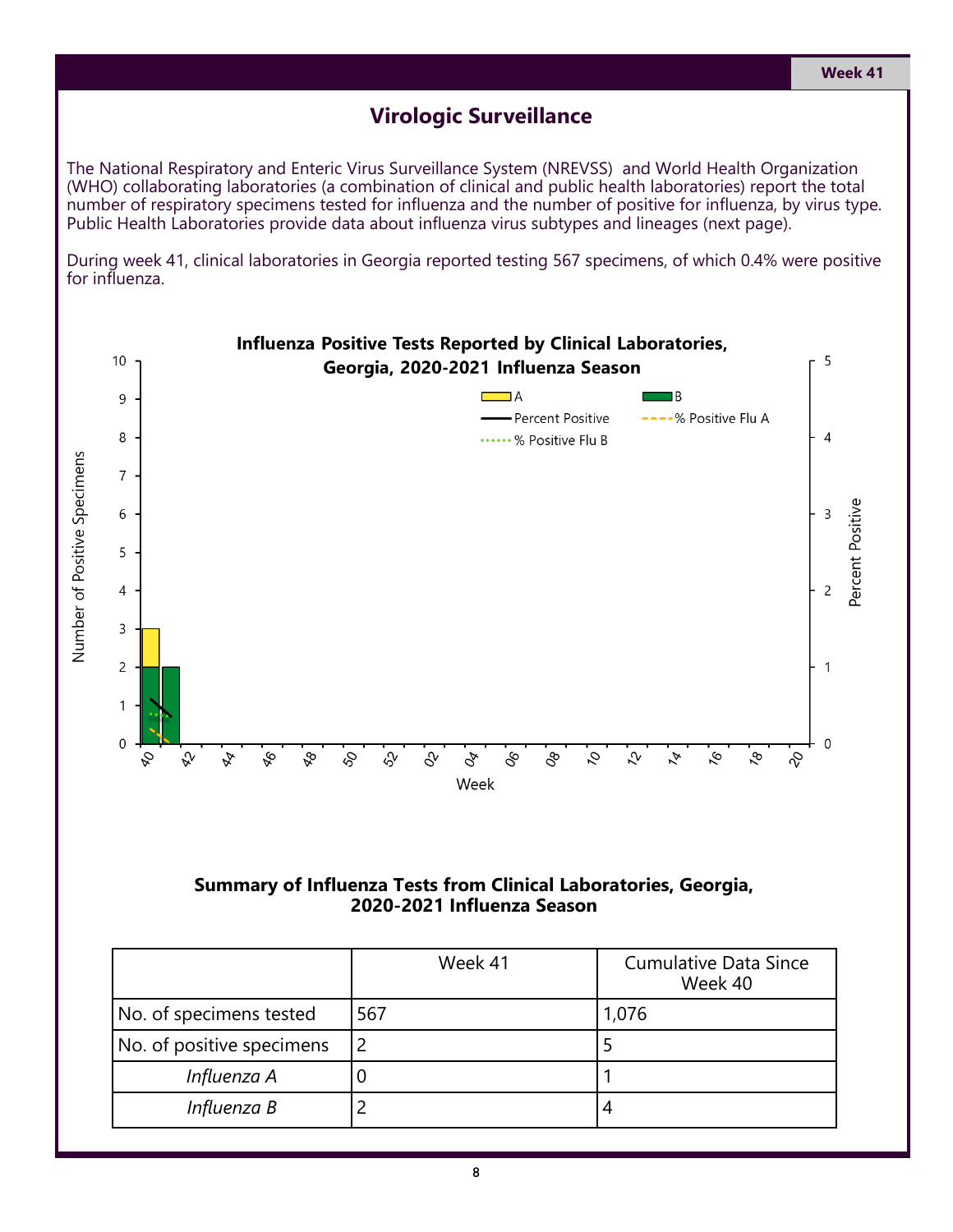

#### **Summary of Influenza Tests from Public Health Laboratories, Georgia, 2020-2021 Influenza Season**

|                                          | <b>Cumulative Data Since Week</b><br>40 |
|------------------------------------------|-----------------------------------------|
| No. of specimens tested                  |                                         |
| No. of Positive Specimens                | O                                       |
| Influenza A (subtype not per-<br>formed) | 0                                       |
| $A(H1N1)$ pmd09                          | Ω                                       |
| H3                                       | ი                                       |
| Influenza B (lineage not per-<br>formed) | O                                       |
| Yamagata lineage                         | O                                       |
| Victoria lineage                         | 0                                       |